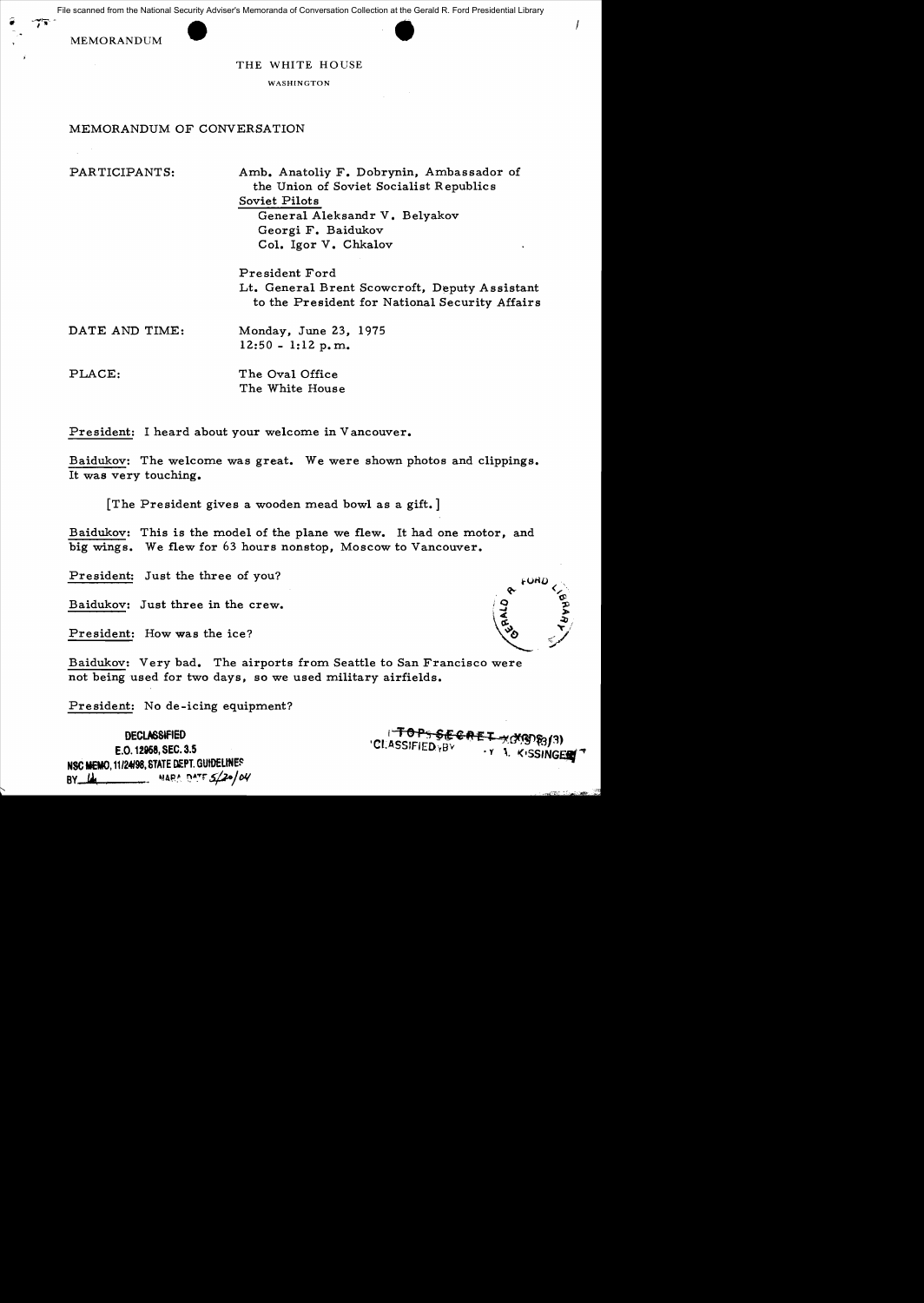Baidukov: Just on the propeller.

President: Did you fly it back?

Baidukov: No. It was dismantled and exhibited at the New York World's Fair. It is now in a museum in Gorky dedicated to flight.

 $\bullet$   $\bullet$   $\bullet$   $\bullet$ 

President; How long does it take now to fly that route?

Baidukov: Ten hours.

President: Are both of you jet pilots?

Baidukov: We don't fly anymore.

Belyakov: Here is a copy of the navigation log book of the flight. [He gives the President copies in Russian and English. The President looks it over; then escorts his guests into the Rose Garden for the public presentation].